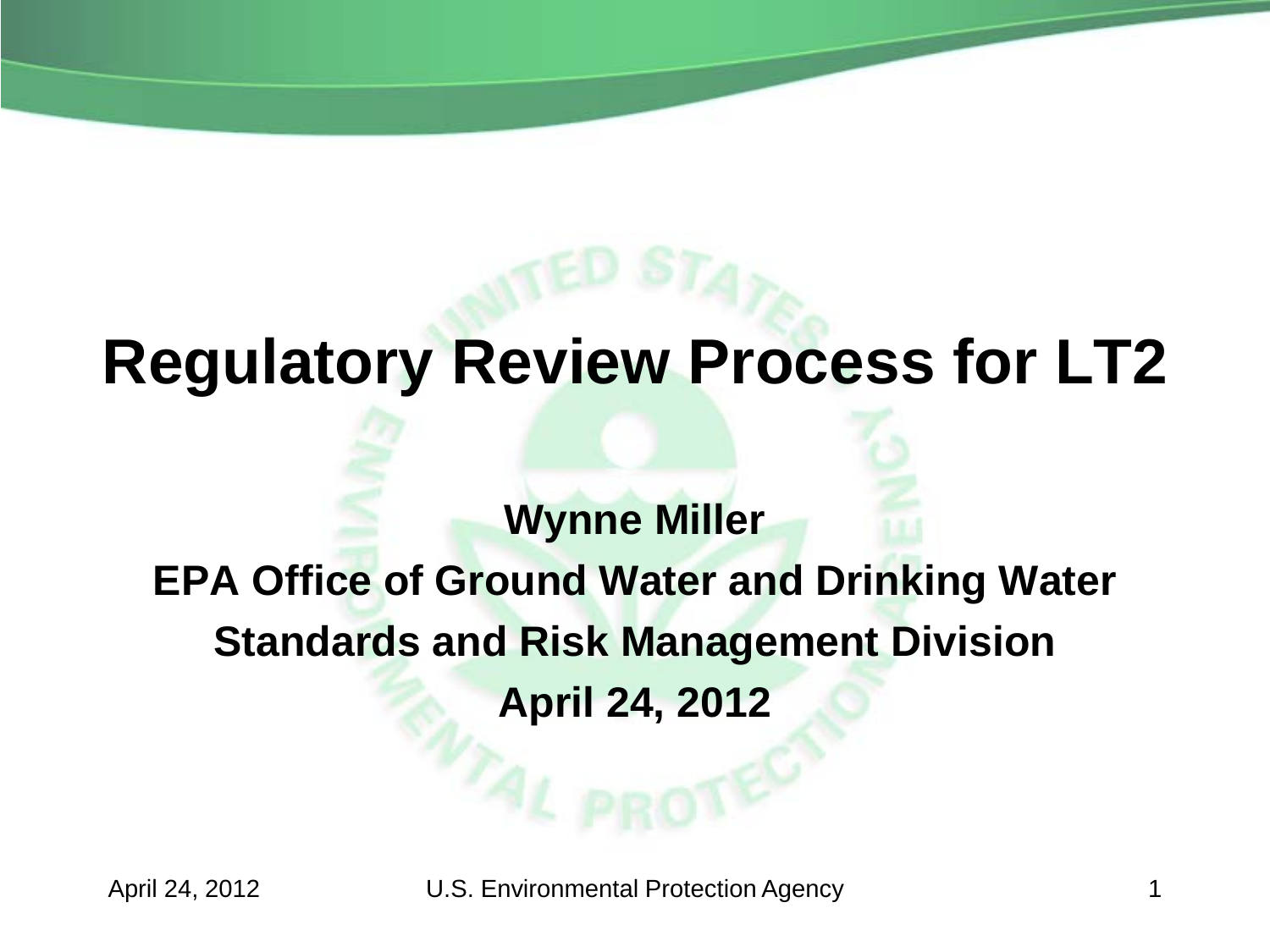

# **Outline**

- Provide Overview of Statutory Requirements and Considerations for the LT2 Review
- Discuss Previous Six-Year Reviews, Key Elements Typically Considered, and Outcome of the Review
- Provide Overall LT2 Review Plan and Timeframes
- Discuss Requirements Under Review for LT2
- Discuss Type of Information/Data of Interest for the Review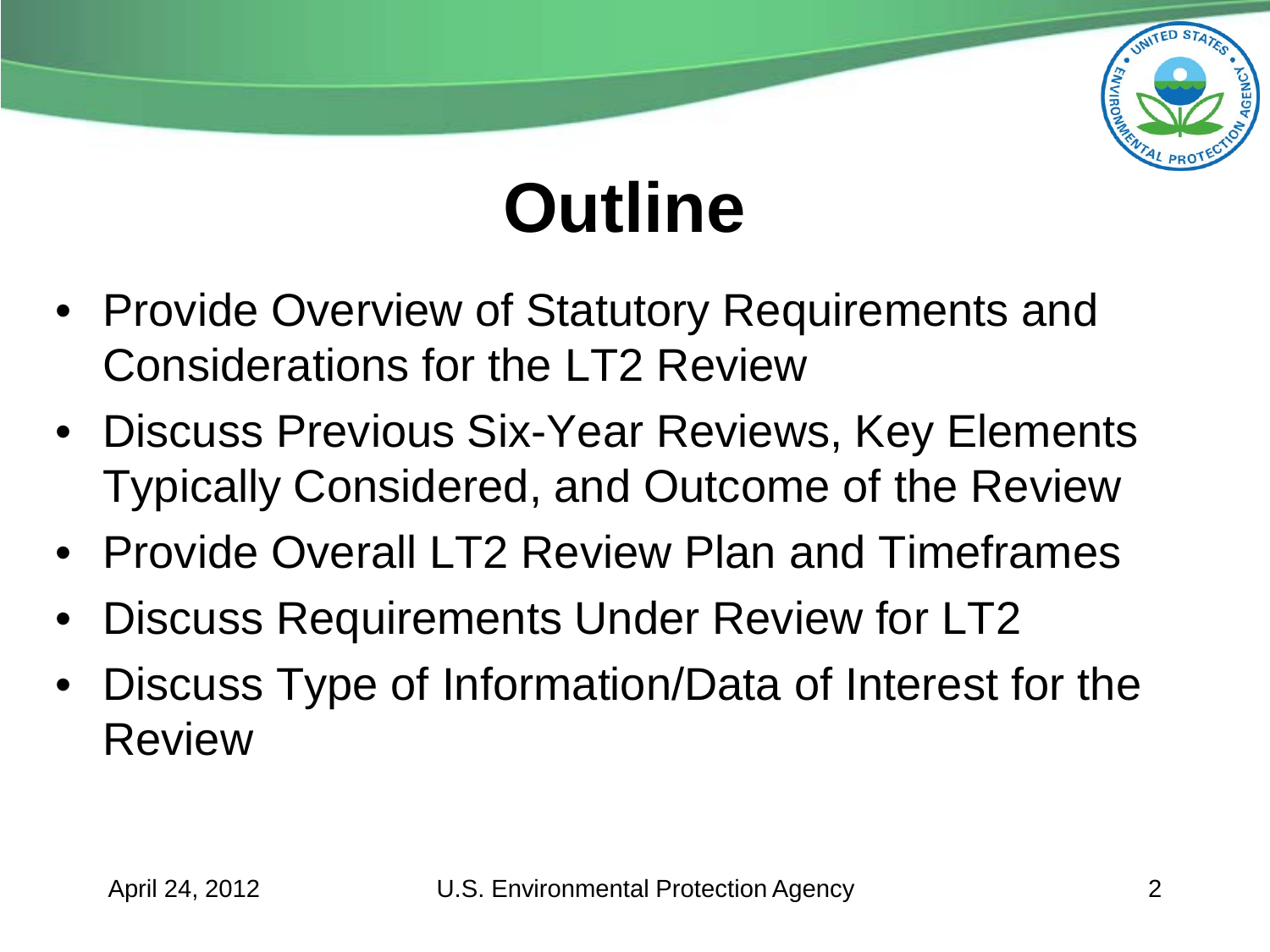

## **Statutory Requirements and Considerations for the LT2 Review**

### **1996 SDWA Amendments Section 1412(b)(9)**

- Requires EPA to review each existing National Primary Drinking Water Regulation (NPDWR) at least once every six years and revise, if appropriate.
- Any revision of an NPDWR shall be promulgated in accordance with section 1412, except that each revision "shall maintain, or provide for greater, protection of the health of persons."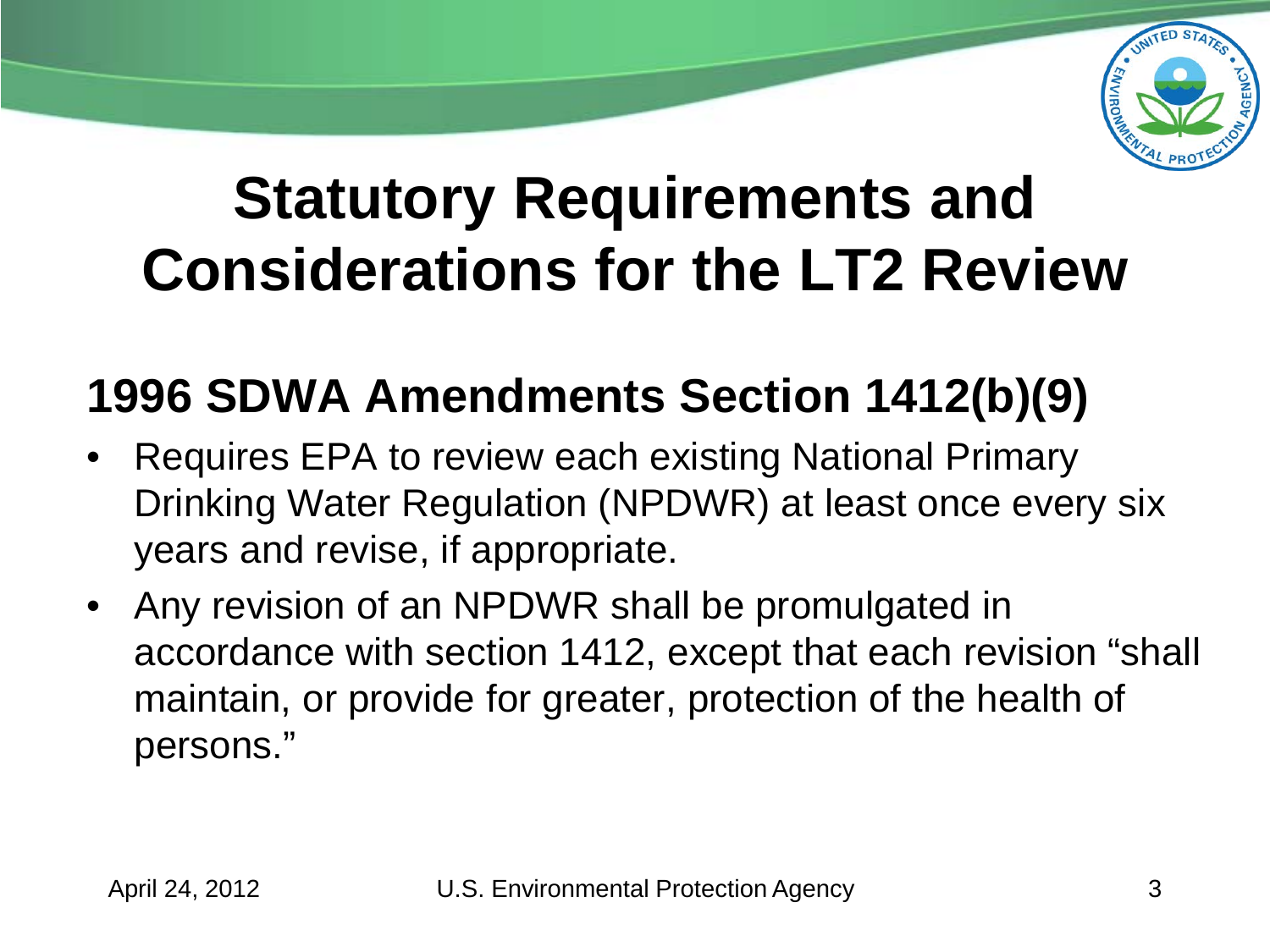

## **Statutory Requirements and Considerations for the LT2 Review (con't)**

#### **Jan 2011 - E.O. 13563 (Improving Regulation & Regulatory Review)**

• Required each federal agency to develop a plan (consistent with law, resources and regulatory priorities) to periodically review "existing significant regulations to determine whether any such regulations should be modified, streamlined, expanded, or repealed so as to make the agency's regulatory program more effective or less burdensome in achieving the regulatory objectives."

#### **Aug 2011 – EPA Final Plan**

• Listed 35 agency-wide regulations including LT2; Stated "EPA intends to evaluate effective and practical approaches that may maintain, or provide greater protection of, the water treated by public water systems and stored prior to distribution to consumers. EPA plans to conduct this review expeditiously to protect public health while considering innovations and flexibility as called for in EO 13563."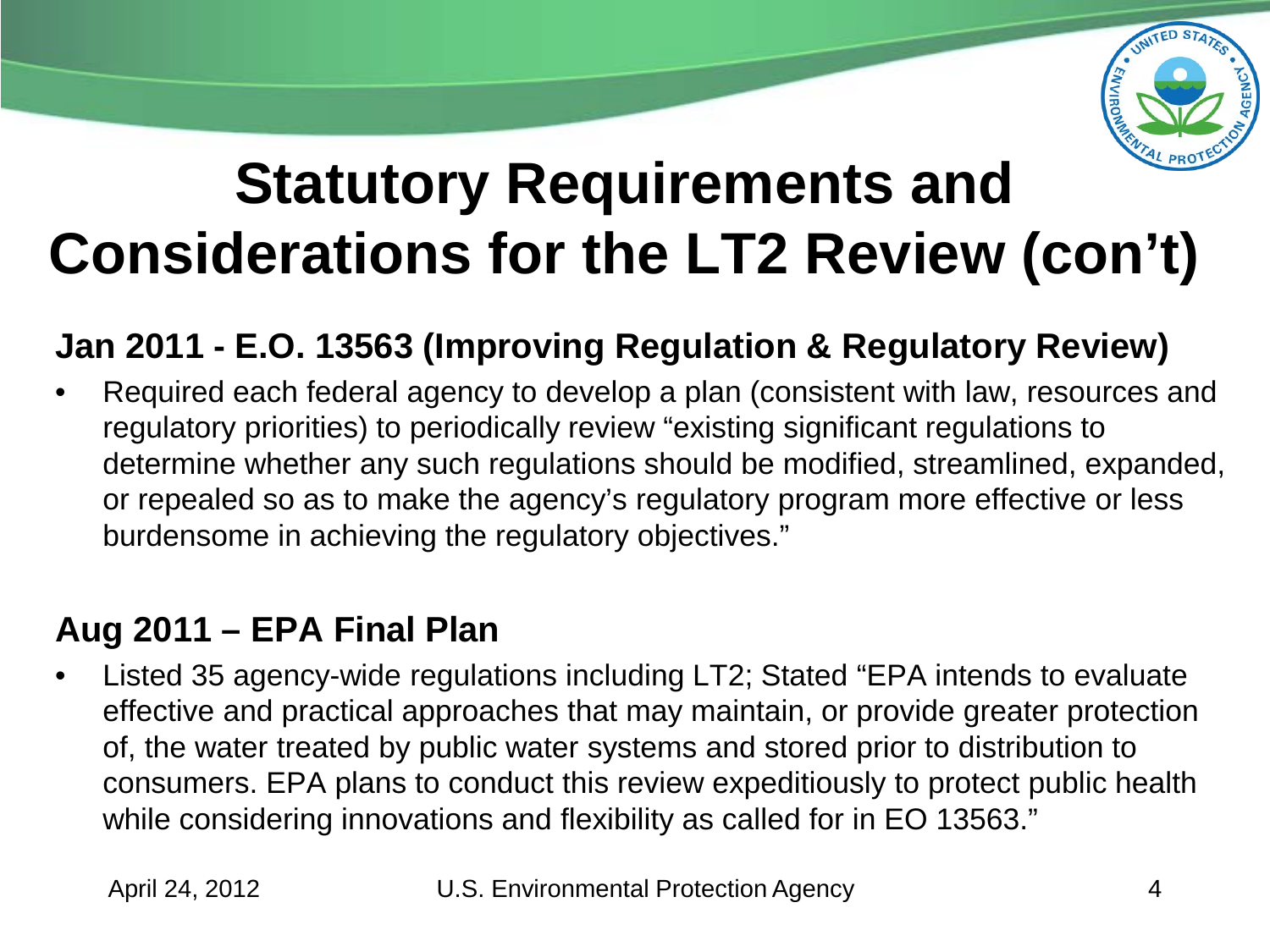

## **Statutory Requirements and Considerations for the LT2 Review (con't)**

### **SDWA 1412(b)(6)(C):**

- Does not allow EPA to use costs and benefits in establishing the treatment technique for *Cryptosporidium*; this authority applies if we were to consider revisions to LT2.
- *Disinfectants and disinfection byproducts.— The Administrator may not use the authority of this paragraph to establish a maximum contaminant level in a Stage I or Stage II national primary drinking water regulation (as described in paragraph (2)(C)) for contaminants that are disinfectants or disinfection byproducts, or to establish a maximum contaminant level or treatment technique requirement for the control of Cryptosporidium.*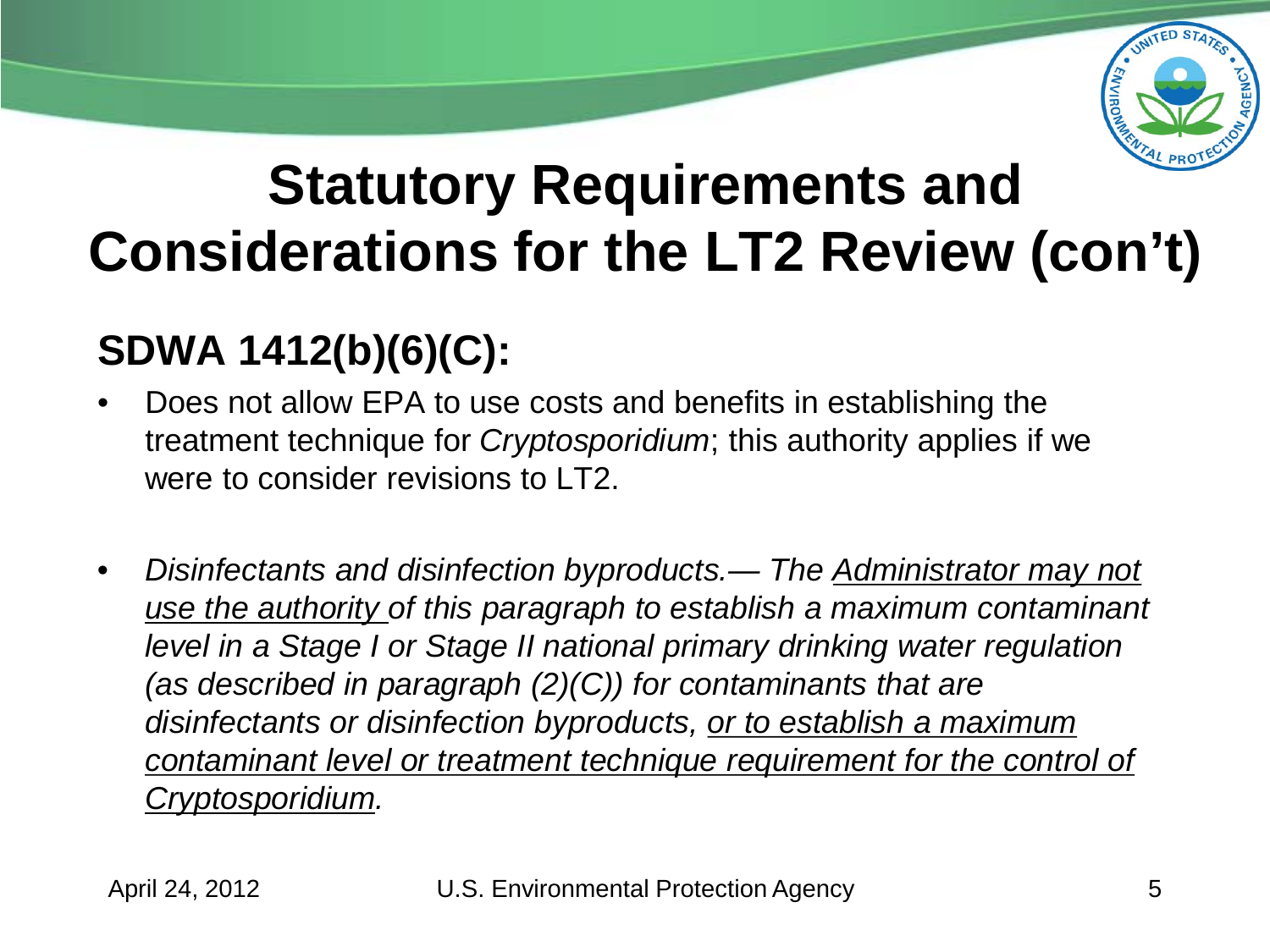

### **Previous Six-Year Review Efforts**

- **July 2003**  EPA developed a review protocol and completed the 1st Six Year Review; reviewed 69 NPDWRs and decided to revise 1 NPDWR (Total Coliform Rule).
- **March 2010** EPA completed 2<sup>nd</sup> Six Year Review using review protocol\* developed during first review; reviewed ~ 85 NPDWRs and decided to revise 4 NPDWRs (acrylamide, epichlorohydrin, tetrachloroethylene and trichloroethylene).
- **No later than 2016**  EPA expects to complete 3rd Six Year Review including the review of LT2.

\*Protocol based on recommendations from the National Drinking Water Advisory Council (NDWAC).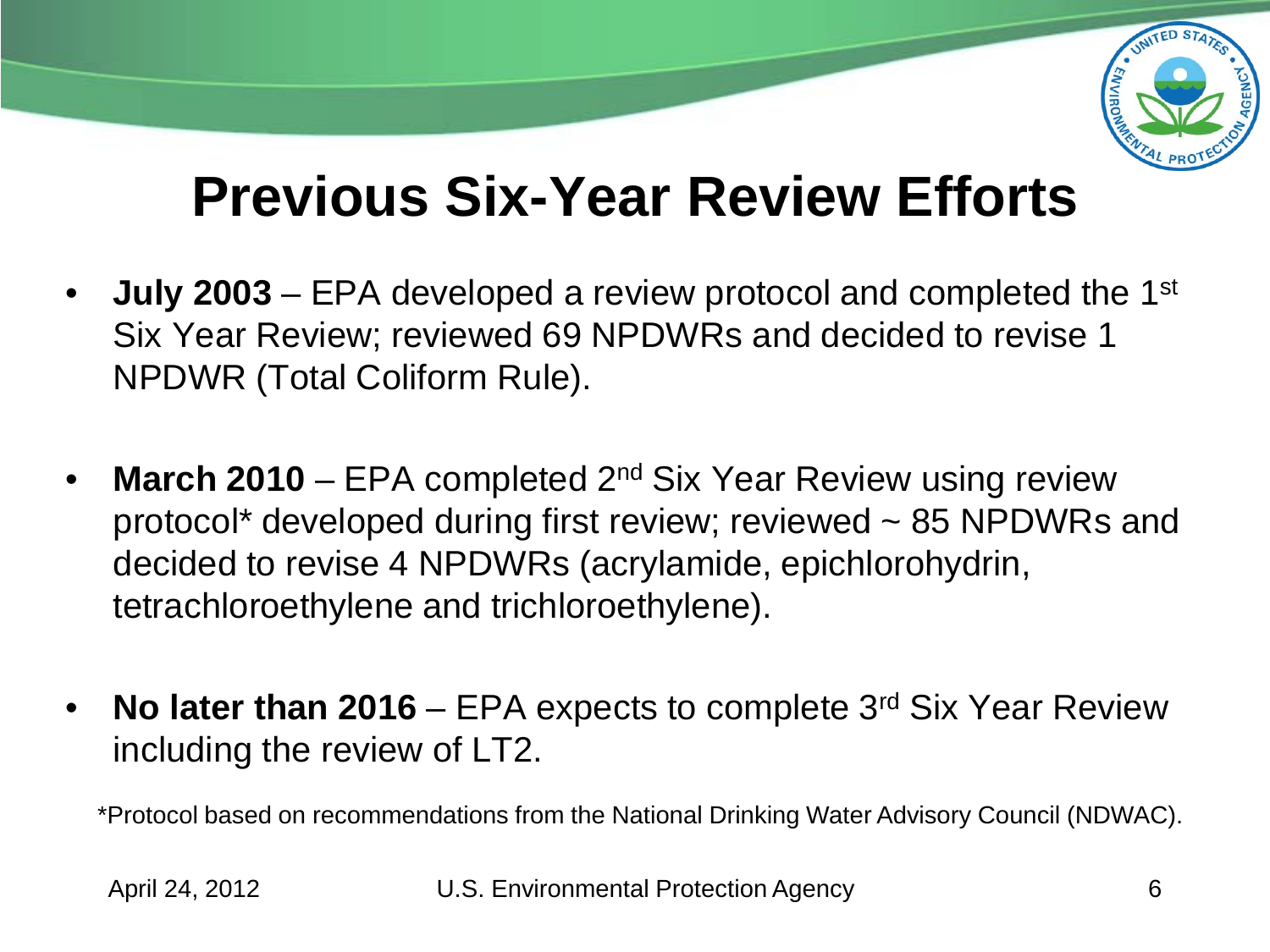

## **Technical Review Elements**

- Review typically includes evaluation of health risk, analytical methods, treatment technologies/techniques, occurrence, and implementation-related items.
- Overall goal review technical elements to determine if the basis for the current regulation (MCLG, MCL or TT, or other regulatory requirements\*) has changed and if it is appropriate to consider revisions while maintaining or providing greater protection of public health (no backsliding allowed).
- Review elements considered and questions asked differ slightly for "chemical vs. microbial" regulations and "MCL vs. TT" regulations.

See Appendix A for definitions for MCLG, MCL and TT.

April 24, 2012 **U.S. Environmental Protection Agency** 7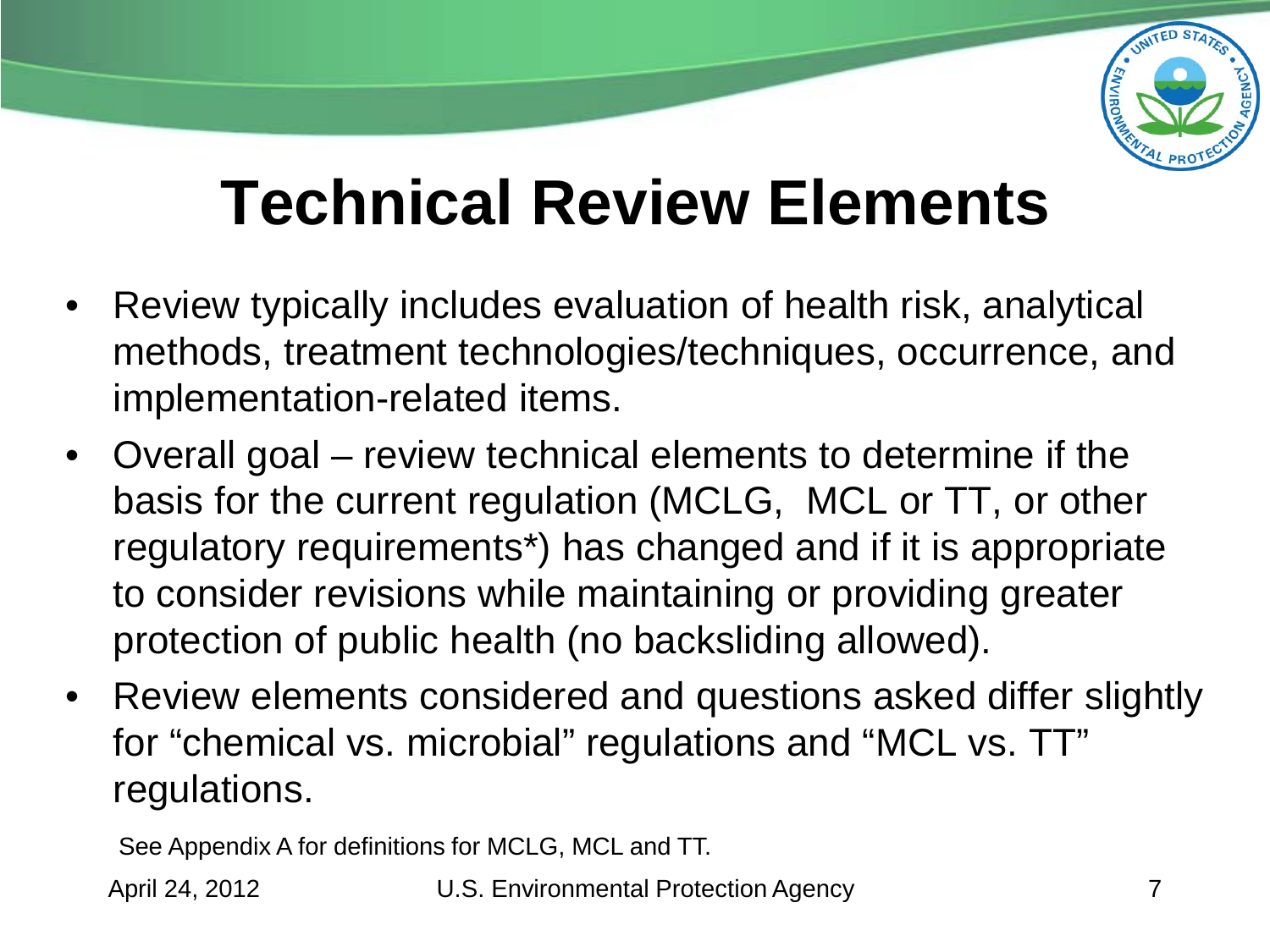

## **Outcome of the Review**

#### **"No Action" appropriate at this time:**

- $\blacksquare$ NPDWR remains appropriate after review of available data/information;
- $\blacksquare$ Even though there may be potential changes in basis of the NPDWR, found little/no meaningful opportunity for health risk reduction and/or cost savings while maintaining/providing greater protection public health;
- $\blacksquare$ Risk assessment in process/planned; or
- $\blacksquare$ Data or information gaps.

#### **"Revise" Decision**

- $\blacksquare$ EPA plans to initiate rulemaking revision process for particular NPDWR(s).
- **OR**  $\blacksquare$ Final decision to revise depends on outcome of analyses performed during the rulemaking process.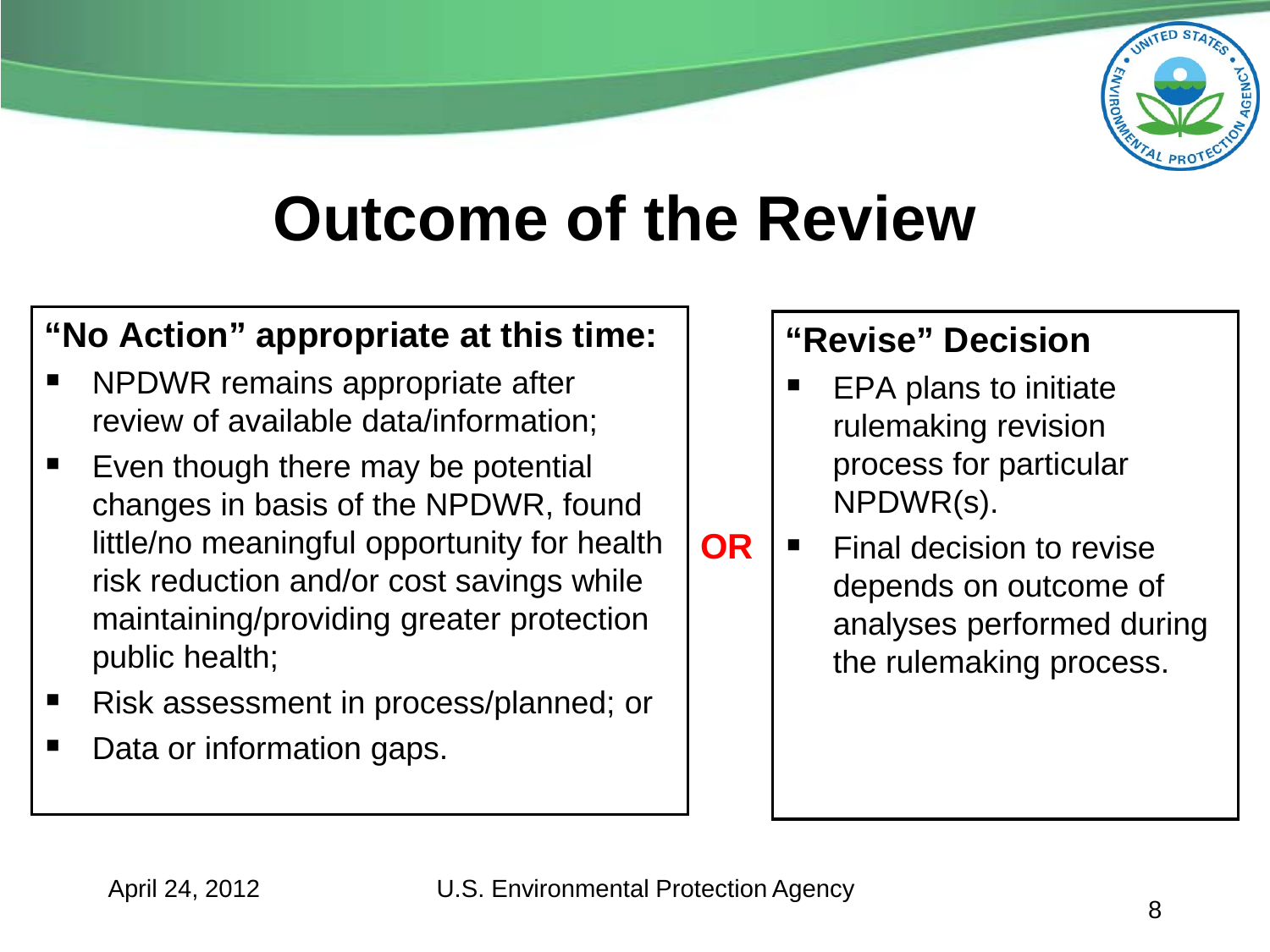#### **Overall LT2 Review – "Tentative" Sequence of Events and Timeframes**

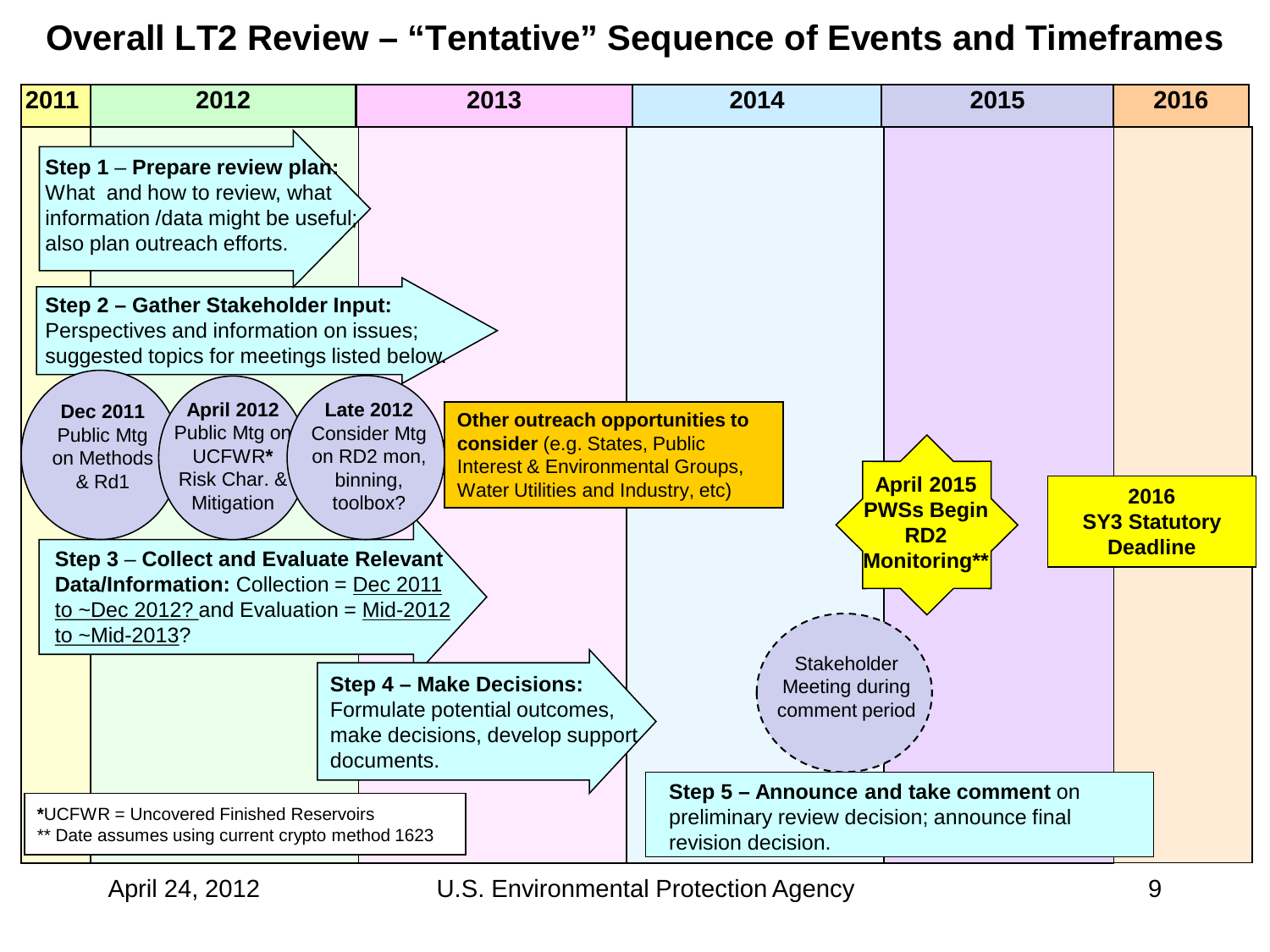

## **Primary LT2 Requirements Under Review**

- Source water monitoring and treatment requirements (including toolbox options).
- Requirement to either treat discharge or cover uncovered finished water reservoirs (4-log for viruses, 3-log for *Giardia*, and 2-log for *Cryptosporidium*).
- Disinfection profiling and benchmarking for *Giardia* and viruses (for those systems planning to make significant changes in disinfection).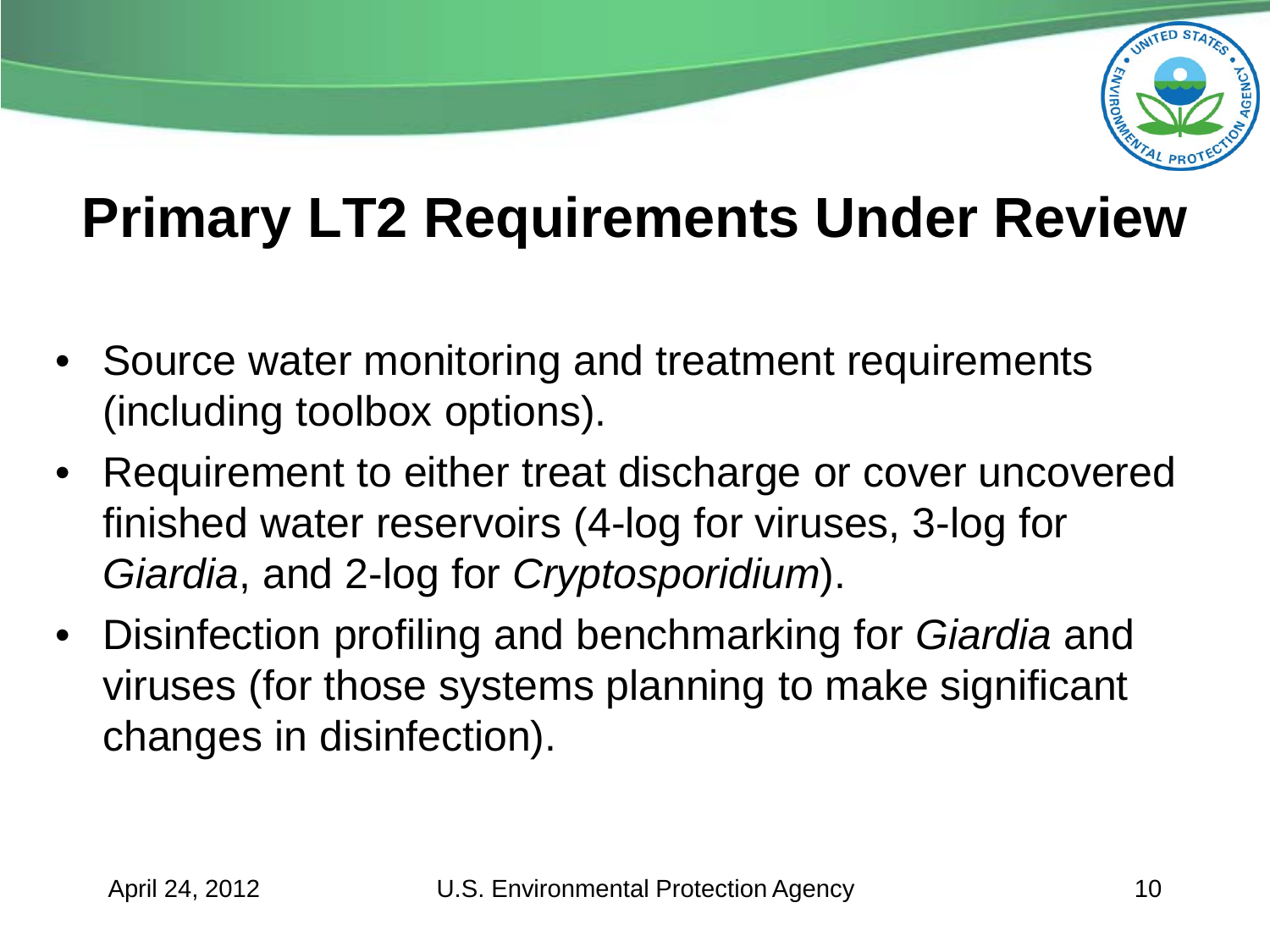

## **Questions pertaining to LT2 Review**

- **Primary Questions** 
	- What data/information informs the health risk for LT2?
	- What is the national occurrence of *Cryptosporidium* in source waters?
	- What is the impact of Method 1623 improvements on measured occurrence?
	- To what extent does the binning structure identify high risk systems?
	- How effective are the tool box options and how much mitigation credit is warranted?
	- What are the best strategies to assess and address risks from uncovered finished water reservoirs?
	- How effective are the current disinfection profiling and benchmarking requirements?
- What data or information exists to inform this review?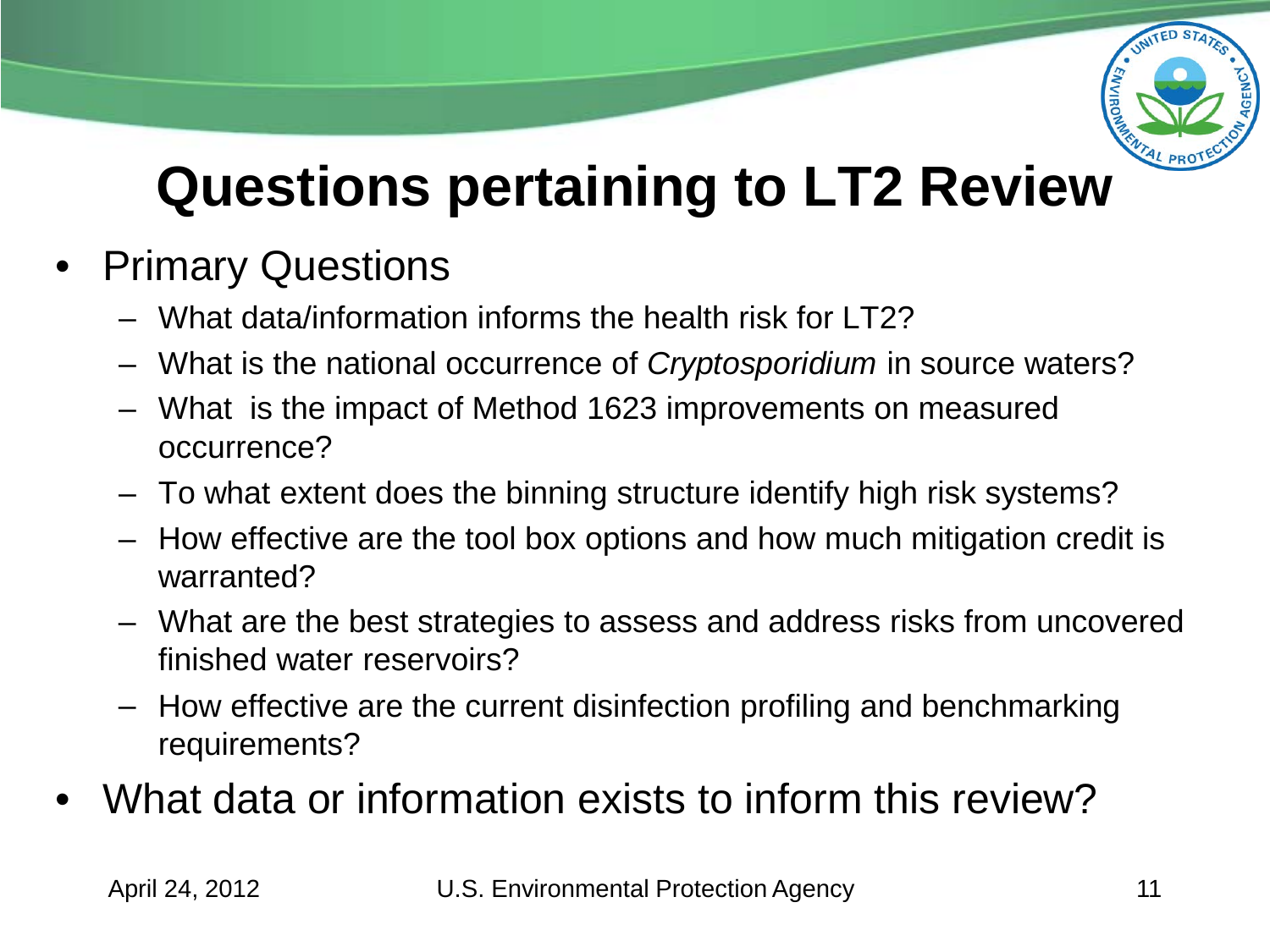

### **Health Risk Information**

- Data Available and/or Sought
	- *Cryptosporidium* infectivity at the species level; which *Cryptosporidium* species are infectious to humans?
	- Information on other microbial contaminants of potential concern
	- Outbreaks involving *Cryptosporidium* or other contaminants of concern
	- Public health surveillance and epidemiology information
	- Dose-response information on other contaminants of potential concern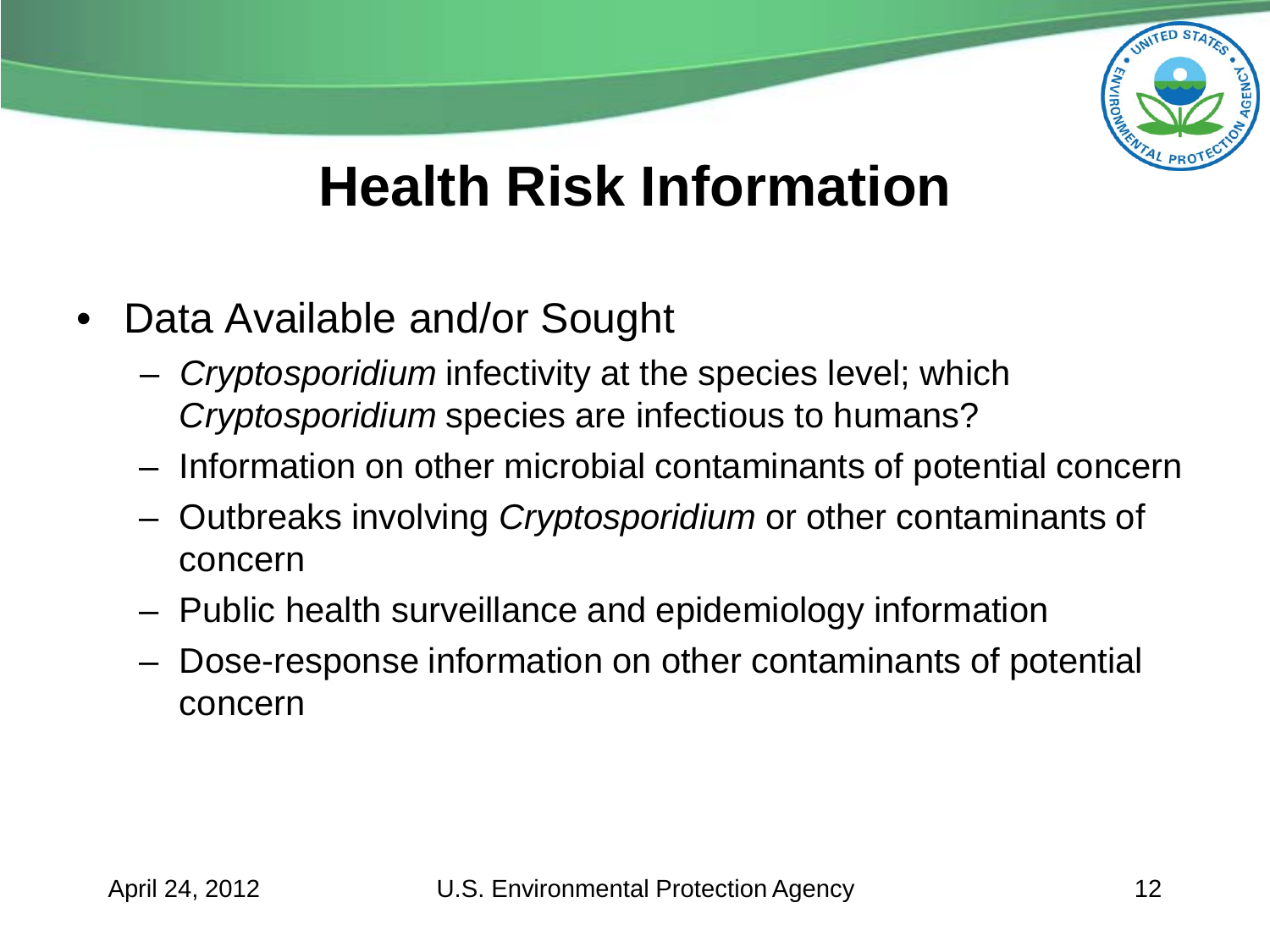

## **National Source Water Occurrence of C***ryptosporidium*

- Data Available and/or Sought
	- Monitoring data by system size, type and source water
	- Round 1 monitoring data (2006-2012)
	- Information Collection Rule (ICR) data (ICR method; 1997-1998)
	- ICR Supplemental Survey (ICR SS) data (method 1623;1999-2000)
	- Matrix spike recoveries for each data set
	- Grandfathered monitoring data
	- Other data that might inform national perspective on the occurrence or the interpretation of the occurrence of *Cryptosporidium*?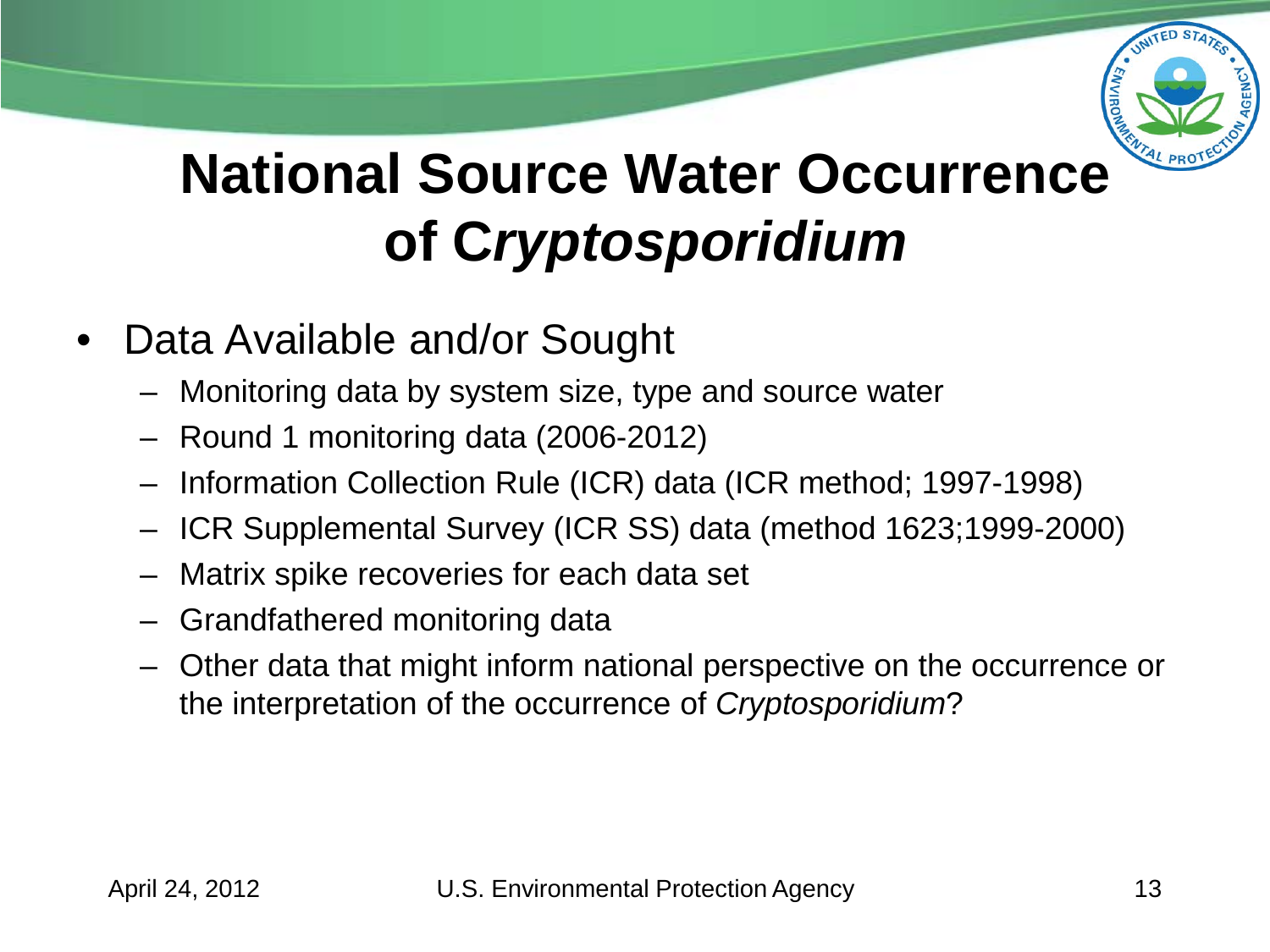

### **Method 1623 Performance (with and without enhancements)**

- Data Available and/or Sought
	- Matrix spike data for existing method from Round 1 and ICR SS
	- Matrix spike studies for enhanced 1623 method
	- Matrix spike information associated with grandfathered monitoring data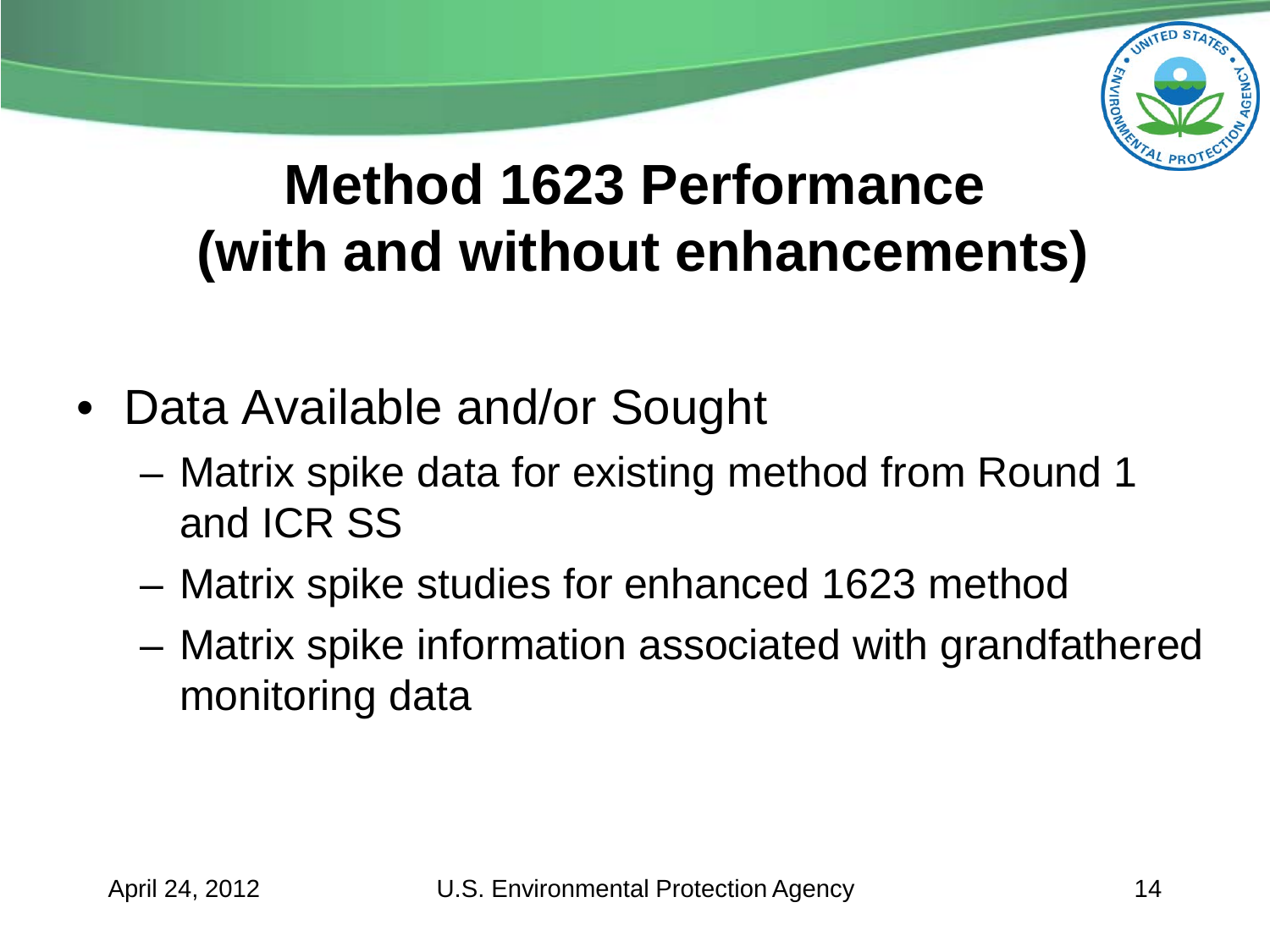

### **Extent that Rule Structure Identifies High Risk Systems (with/without enhanced 1623)**

- Data Available and/or Sought
	- *E. coli* with *Cryptosporidium* data from round 1 and ICR SS
	- *Cryptosporidium*, *Giardia*, and virus data from ICR (1997- 1998)
	- Other utility-specific monitoring data?
	- Monitoring data for other pathogens of potential concern?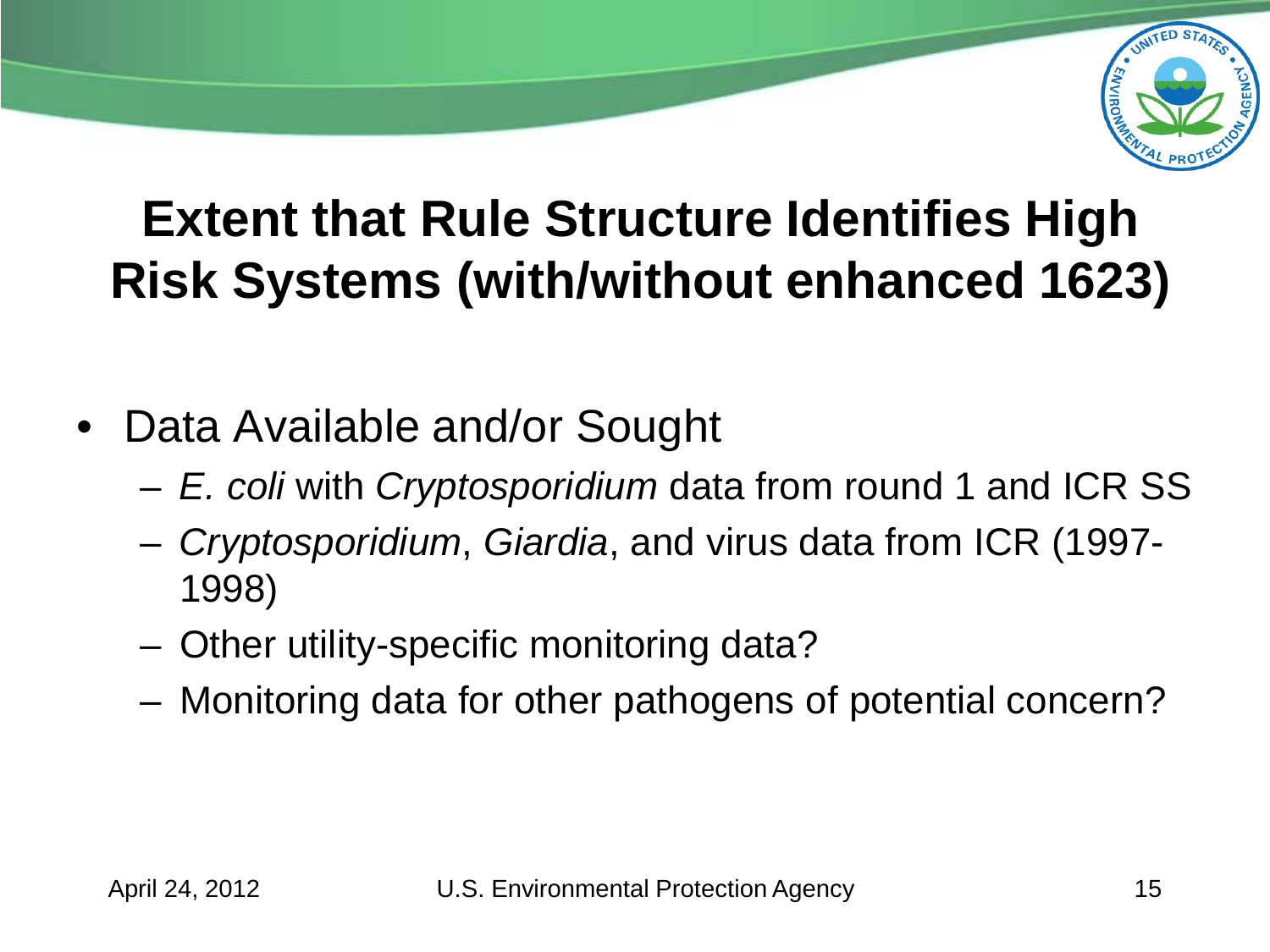

### **Toolbox Options and Mitigation Credits**

- Data Available and/or Sought
	- What data are available to inform removal or inactivation credits for existing or new tools?
	- Utility experience with toolbox options
	- Levels of removal or inactivation achieved by utilities using the toolbox options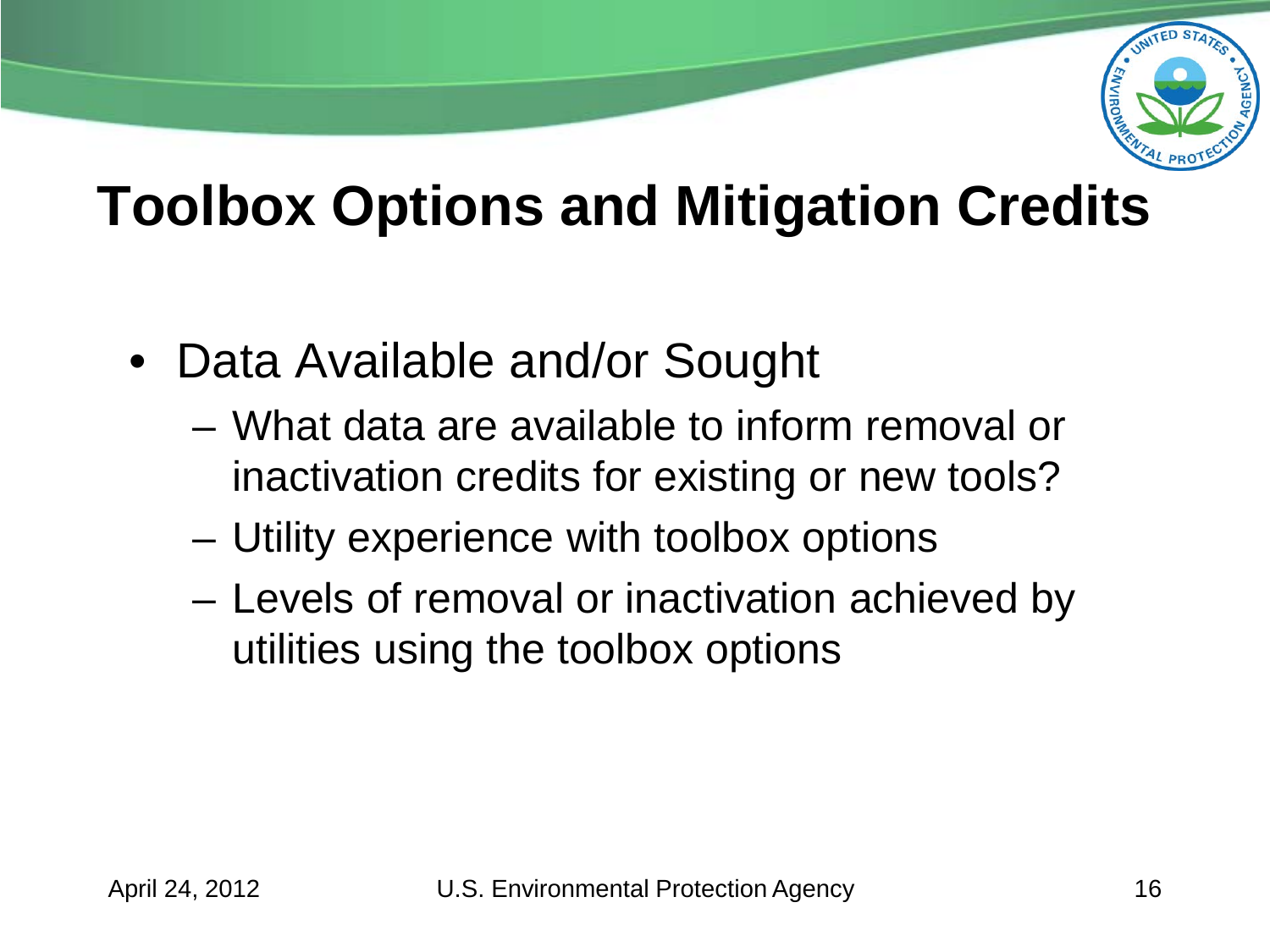

### **Occurrence of Contaminants in Open Finished Water Reservoirs and Strategies to Address Risks**

- Data Available and/or Sought
	- Monitoring data and techniques that inform relative risk of *Cryptosporidium* and other pathogens entering and leaving reservoir?
	- Data informing the potential zoonotic transmission of microorganisms that might occur in open reservoirs?
	- Data informing effectiveness of open reservoir contaminant control programs (including crypto levels)?

#### • Thoughts on How to Analyze

- Statistical analysis demonstrating numbers of samples needed to conclude that the water leaving the reservoir is of no greater risk than water entering
- Evaluation of effectiveness of control programs
- Characterization of informative value of indicator systems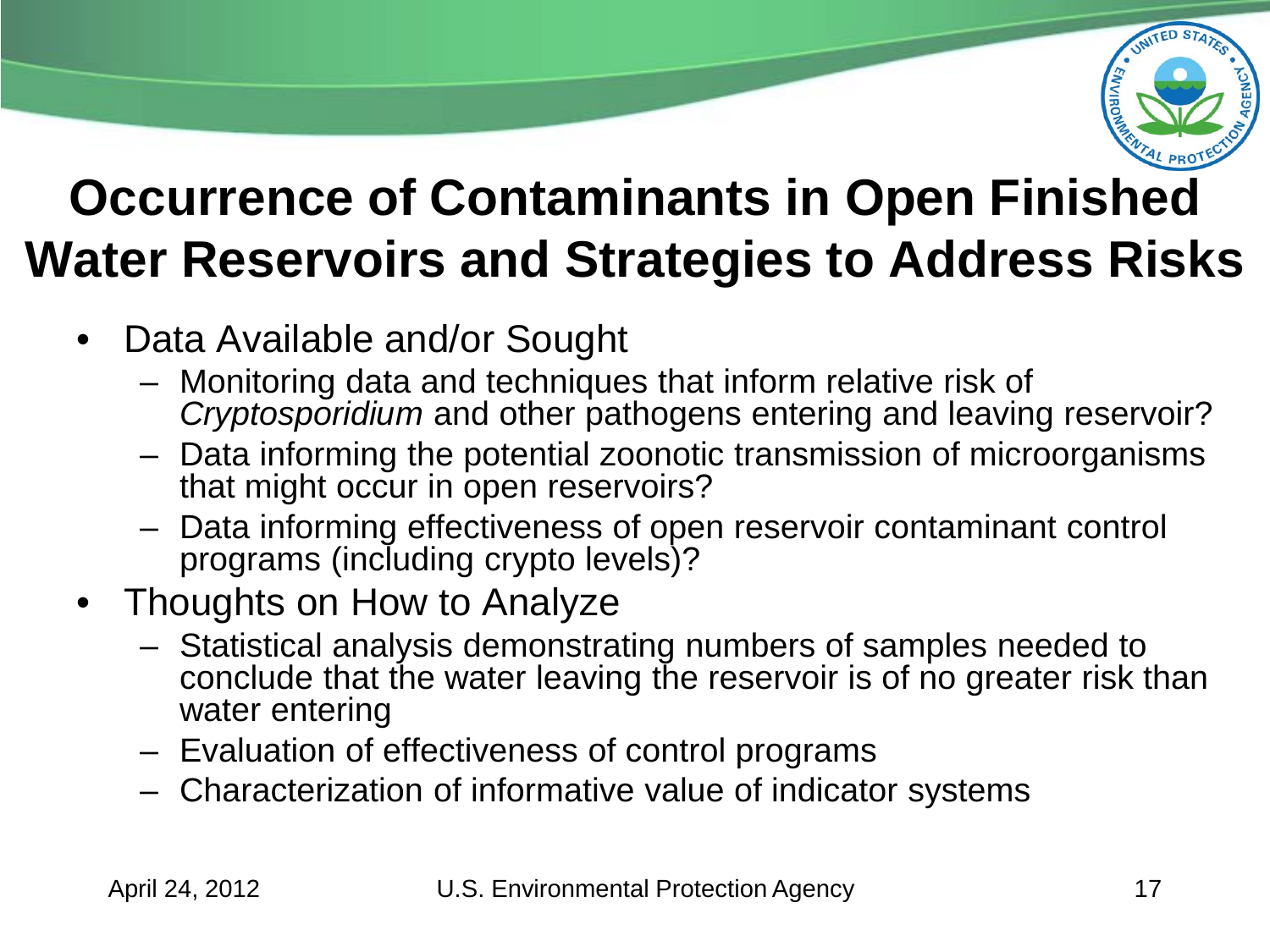

### **If you have any data and other information that would inform the review of the LT2 rule please send it to:**

Ken Rotert at: [rotert.kenneth@epa.gov](mailto:rotert.kenneth@epa.gov)

or to César Cordero at: [cordero.cesar@epa.gov](mailto:cordero.cesar@epa.gov)